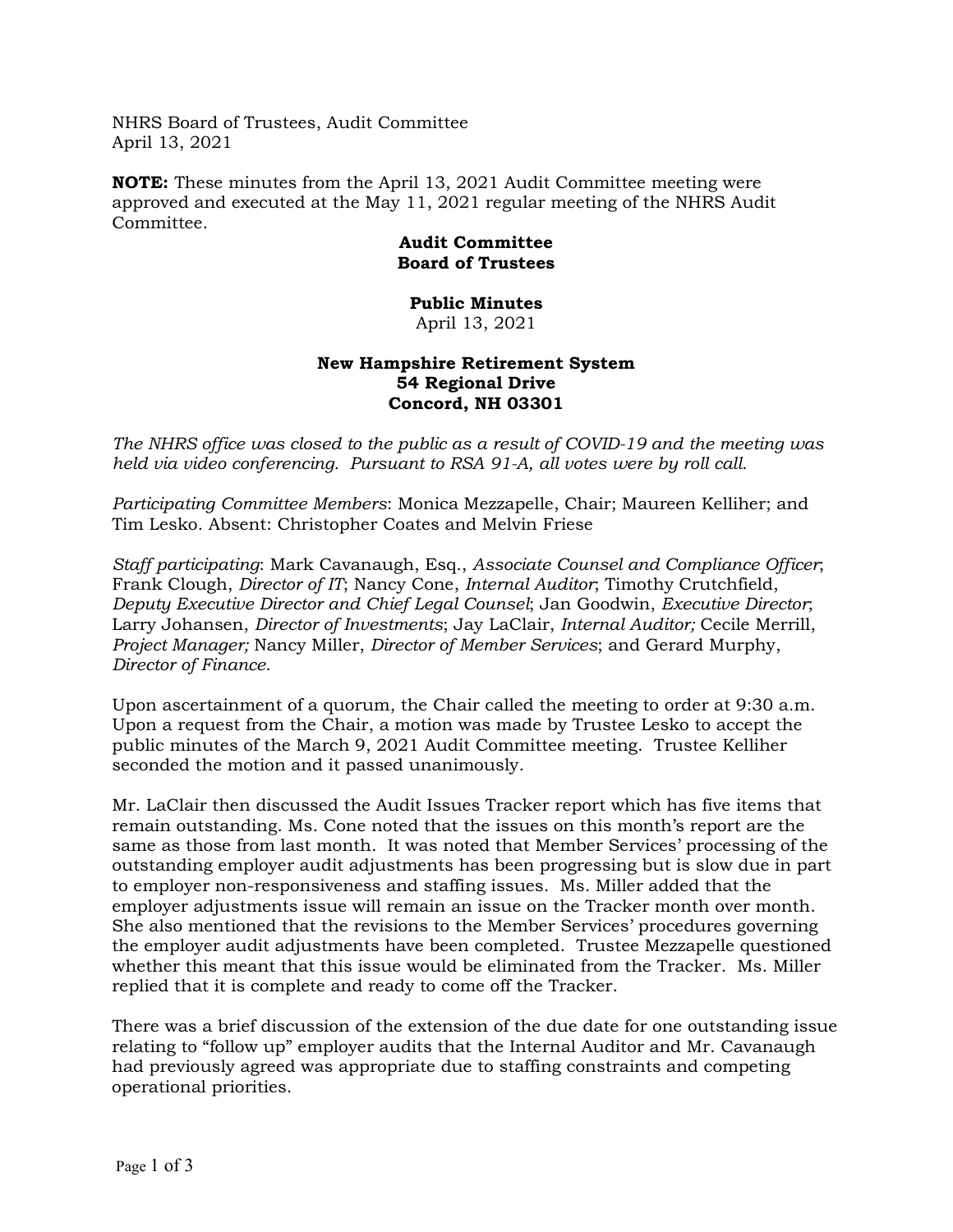Mr. LaClair discussed the FY2021 Internal Audit Plan noting the review of Access Rights to the PensionGold System for the Member Services department is currently underway. Ms. Cone will continue, in her consulting capacity, to oversee and administer the GASB audits. Additionally, Internal Audit continues to work with management to resolve the issues identified with the employer audit adjustment process, and there are several consulting activities in process.

Mr. LaClair then briefly discussed the Data Security Risk Reassessment Report received from the consultants as follow-up to the report dated January 2018. The report has been reviewed internally by Mr. Crutchfield, Mr. Clough, Ms. Cone, and Mr. Crepeault, the NHRS Information Systems Security Officer. The report included fortyfour recommendations of which, thirty-five have been completed, five are ongoing annual tasks, and four are under further review.

Mr. Murphy discussed the FY2020 Plante Moran letter of opportunities to strengthen internal controls or increase efficiencies. The suggestions do not rise to a level of a reportable finding and are merely recommendations. The letter contains six recommendations. Three are repeat observations from FY2019 which Management has analyzed and decided not to implement as they believe the existing controls are sufficient. Three recommendations are new that pertain to member census data. Mr. Murphy noted that they have already addressed these three issues, and have chosen to eliminate the grid format and will use a narrative to present and submit these issues and management's responses. The Committee will see this new format at next month's meeting.

Ms. Merrill then provided an overview of the PGV3 implementation project. The project is 38% complete and Deliverable 3 (D3) is 51% complete. LRS continues to work on the development of the application, on testing and on the documents for Deliverable 3 (D3). LRS delivered the Mass Finalization customization, the largest customization to date, which will allow NHRS to finalize multiple retirees at one time. Work continues on data conversions. Conversion issues are completed and others are added. The largest conversion issues involve hundreds and thousands of records that need to be cleansed. D3 correspondence is being reviewed. Information is being reviewed, revised and combined where necessary. The correspondence is being passed to the Public Information Office for their review and input. The Team has also been working on the QDRO standardization process. The 2 templates for this process are nearly complete and will be used for the requirements of PGV3.

Ms. Cone noted that Mr. LaClair has assumed all the responsibilities of the Internal Auditor role, while she remains available for guidance and questions. She is now focusing on the GASB audits, working with the Employer Auditors. Letters requesting initial documentation have been sent to the sample of employers selected by Plante Moran and many employers have responded. She mentioned that Finance was able to provide early the reports that Plante Moran uses to make their sample selection. This allowed for an early commencement of the GASB audits.

No further business came before the Committee.

A motion was made by Trustee Kelliher to adjourn the meeting. Trustee Lesko seconded the motion and it passed unanimously.